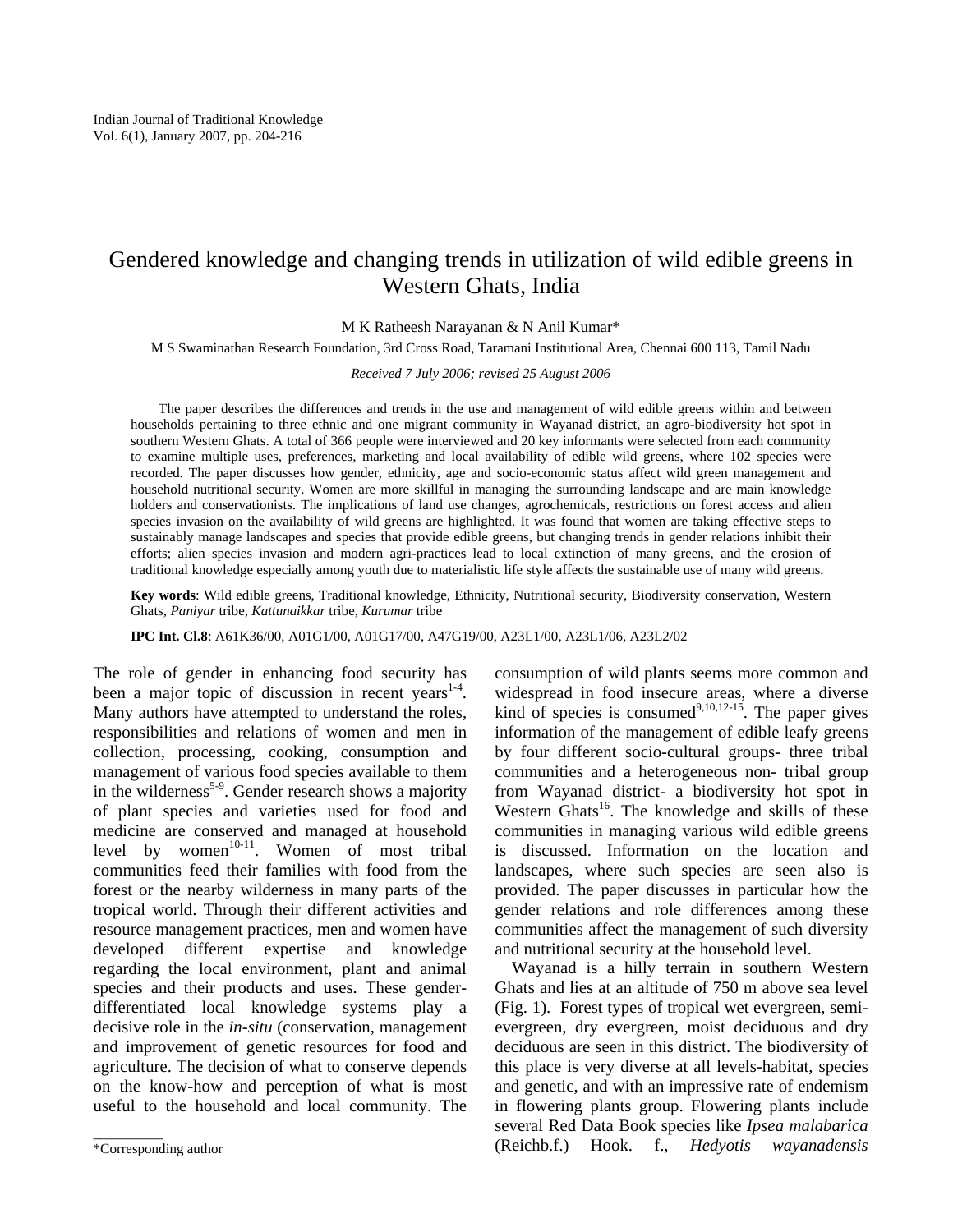

(Gamble) Rao & Hemadri*, Cynometra bourdilloni* Gamble, etc. The rich diversity in plants has produced large number of plants of immense economic value. Among them are medicinal plants, spices, food plants and ornamental plants. Over 600 species of plants used in the Indigenous Systems of Medicine are known from the district<sup>17</sup>. A number of cultivated food plants have their wild relatives like *Vigna vexillata* (L.) A. Rich. var. *sepiaria* (Dalz) Babu & Sharma*, Artocarpus heterophyllus* Lam.*, Dioscorea oppositifolia* L.*,* etc. present in the district*.* Among spices, black pepper, cardamom, cinnamon and curcuma have their wild relatives largely in wet forests. The district supports a high faunal diversity due to its wide-ranging variations in geographical features and ecosystems. The extensive forested areas and different vegetation types enable the existence of terrestrial, aquatic, and avian fauna.

 In a broad sweep classification limited to the purpose of the study, Wayanad district has been broadly divided into two ecological zones - Wet & Dry, based on rainfall, climate and vegetation. The district has a wide variation of climate and season and receives abundant rainfall (ca.3 cm). The soil resources vary by region and consequently the crops, forest types and natural vegetation. These variations bestow the land with a rich natural endowment of

biodiversity. High velocity winds are common during the Southwest monsoon while dry winds blow in March-April. High altitude regions are comparatively cooler climate while the mean maximum temperature is 29°C and minimum 18°C.

#### **Methodology**

 The study began in June 2001 was completed in three phases; The first phase, lasting about two months focused on evolving a methodology for the study. The wild food types, communities, and locations that were to be brought under the ambit of the study were finalized through discussions with ethnobotanists and social scientists. Subsequently, a pilot study was conducted at field level to test the reliability and validity of methodology followed in the study. The second phase of the study involved extensive field survey and data collection from August 2001 to July 2003 that has resulted in the information about all wild edible species and materials of Wayanad district. The final phase of approximately two months was spent in analyzing the information and validating and exchanging the study findings with key knowledge holders from the communities through feedback meetings. Five study sites were selected at random using a grid map of the Wayanad district and preference had been given to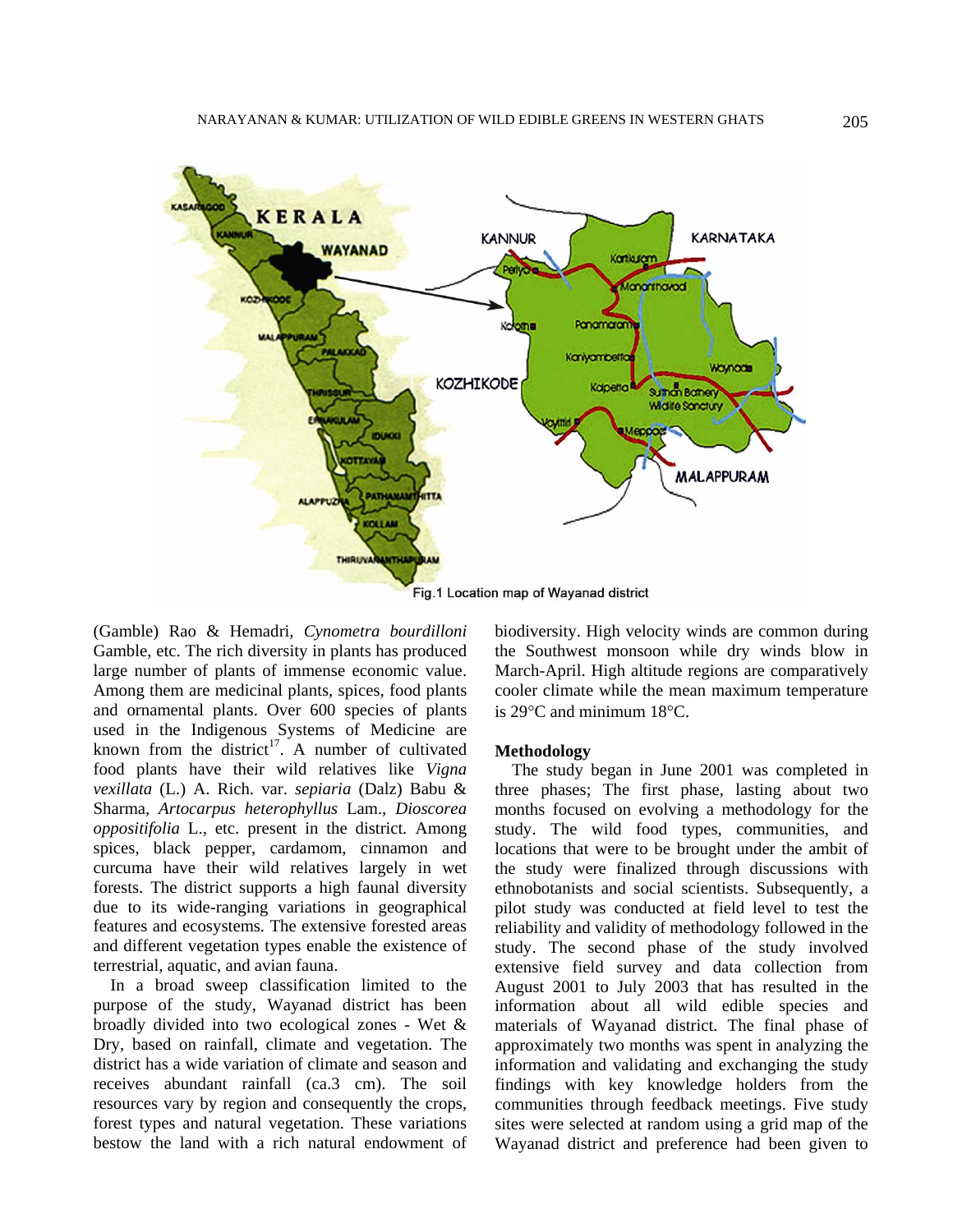wet area because of the greater concentration of tribal communities and its richness in terms of bioresources compared to the other region. Fifteen tribal hamlets from these five sites were randomly selected on the basis of degree of traditionalism of people, vegetation type of the area and dependency of local people on forest and natural resources (Table 1). A total of 366 knowledge holders of different age groups from four different socio-cultural groups were selected randomly from these hamlets and interviewed (Table 2). Data enumerate and categorize the species of the area used as food, the gender dimensions of its management and the level of knowledge difference in terms of age, social status and income.

 The interviews using unstructured questionnaire with open-ended questions and discussions were carried out. The discussions were held in the local language (Malayalam). People, who seemed comparatively more knowledgeable from among the group, were contacted individually and in-depth interviews were held with them. Separate transect walks were undertaken with men and women of three different age groups, viz. above 40, 15 to 40, and below 15, in order to identify the species of food value, management measures, changes in gender relations and its impact on food collection and the management practices. To assess the seasonal availability of different species of wild food, the same exercise was repeated in all the four seasons. During these exercises, the details of various species of wild food including name, parts used, mode of utilisation, nutritive features, seasonality as well as abundance

| Table 1—Profile of the study sites |              |                                                  |                                                     |                                                                |                                                                                          |  |  |
|------------------------------------|--------------|--------------------------------------------------|-----------------------------------------------------|----------------------------------------------------------------|------------------------------------------------------------------------------------------|--|--|
| Ecological<br>zone                 | Area         | Location                                         | Socio-cultural<br>groups                            | Land use (main)                                                | Land use (subsidiary)                                                                    |  |  |
|                                    | Kalpetta     | Puthoorvayal<br>Puthoorvayal<br>Puthoorvayal     | Paniya<br>Kuruma<br>Hindu                           | Agricultural field<br>Agricultural field<br>Agricultural field | Forest, streams, plantation<br>Forest, streams, plantation<br>Plantation                 |  |  |
|                                    | Pozhuthana   | Mutharikkunnu<br>Mutharikkunnu                   | Paniya<br>Muslim                                    | River<br>Plantation                                            | Agricultural field, plantation, forest<br>River                                          |  |  |
| Wet                                | Banasuramala | Bhappanammala<br>Bhappanammala                   | Paniya<br>Kattunaikka                               | River<br>Forest                                                | Forest, plantation<br>River, plantation                                                  |  |  |
|                                    | Chooralmala  | Attamala<br>Aranamala<br>Elavayal<br>Chooralmala | Paniya<br>Kattunaikka<br>Christian<br>Muslim        | Forest<br>Plantation<br>Plantation<br>Plantation               | River<br>Forest, river<br>River<br>River                                                 |  |  |
| Dry                                | Muthanga     | Ponkuzhy<br>Kumizhi<br>Kumizhi<br>Thakarapady    | Kattunaikka<br>Paniya<br>Wayanadan Chetty<br>Kuruma | Forest<br>Forest<br>Agricultural field<br>Agricultural field   | River, agricultural field<br>River, agricultural field<br>Forest, river<br>Forest, river |  |  |

Table 2-Total Number of Informants

|                     |        |        |       |    |             |                          | Informants-Age wise |        |          |              |        |          |  |
|---------------------|--------|--------|-------|----|-------------|--------------------------|---------------------|--------|----------|--------------|--------|----------|--|
| Site                |        | Paniya |       |    | Kattunaikka |                          |                     | Kuruma |          |              | Others |          |  |
|                     | $C^*C$ | $^*A$  | $^*O$ | C  | А           | $\Omega$                 | $\mathcal{C}$       | Α      | $\Omega$ | $\mathsf{C}$ | А      | $\Omega$ |  |
| Puthoorvayal        | 12     | 8      | 9     |    |             | $\overline{\phantom{a}}$ | 10                  | 15     | 12       | 10           | 10     | 10       |  |
| <b>Muthanga</b>     | 9      | 6      | 7     | 12 | 15          | 16                       | 10                  | 12     | 12       | 5            | 6      | 7        |  |
| <b>Banasuramala</b> | 8      | 7      | 9     | 8  | 7           | 8                        |                     |        |          |              |        |          |  |
| Pozhuthana          | 12     | 8      | 15    |    |             |                          |                     |        |          | 4            | 5      | 5        |  |
| <b>Chooralmala</b>  |        |        |       |    |             |                          |                     |        |          | 12           | 8      | 12       |  |
| <b>Attamala</b>     |        | 4      | 6     |    |             |                          |                     |        |          |              |        |          |  |
| <b>Aranamala</b>    |        |        |       | 8  | 5           | 6                        |                     |        |          |              |        |          |  |
| Total               | 41     | 33     | 46    | 28 | 27          | 30                       | 20                  | 27     | 24       | 30           | 29     | 34       |  |
|                     | 120    |        |       | 85 |             |                          | 71                  |        |          | 90           |        |          |  |
| Key informants      | 20     |        |       | 20 |             |                          | 20                  |        |          | 20           |        |          |  |

\*Age Groups- C= <15, A= 16 to 40, O=  $40<$ 

Total number of informants = 366

Key informants  $= 60$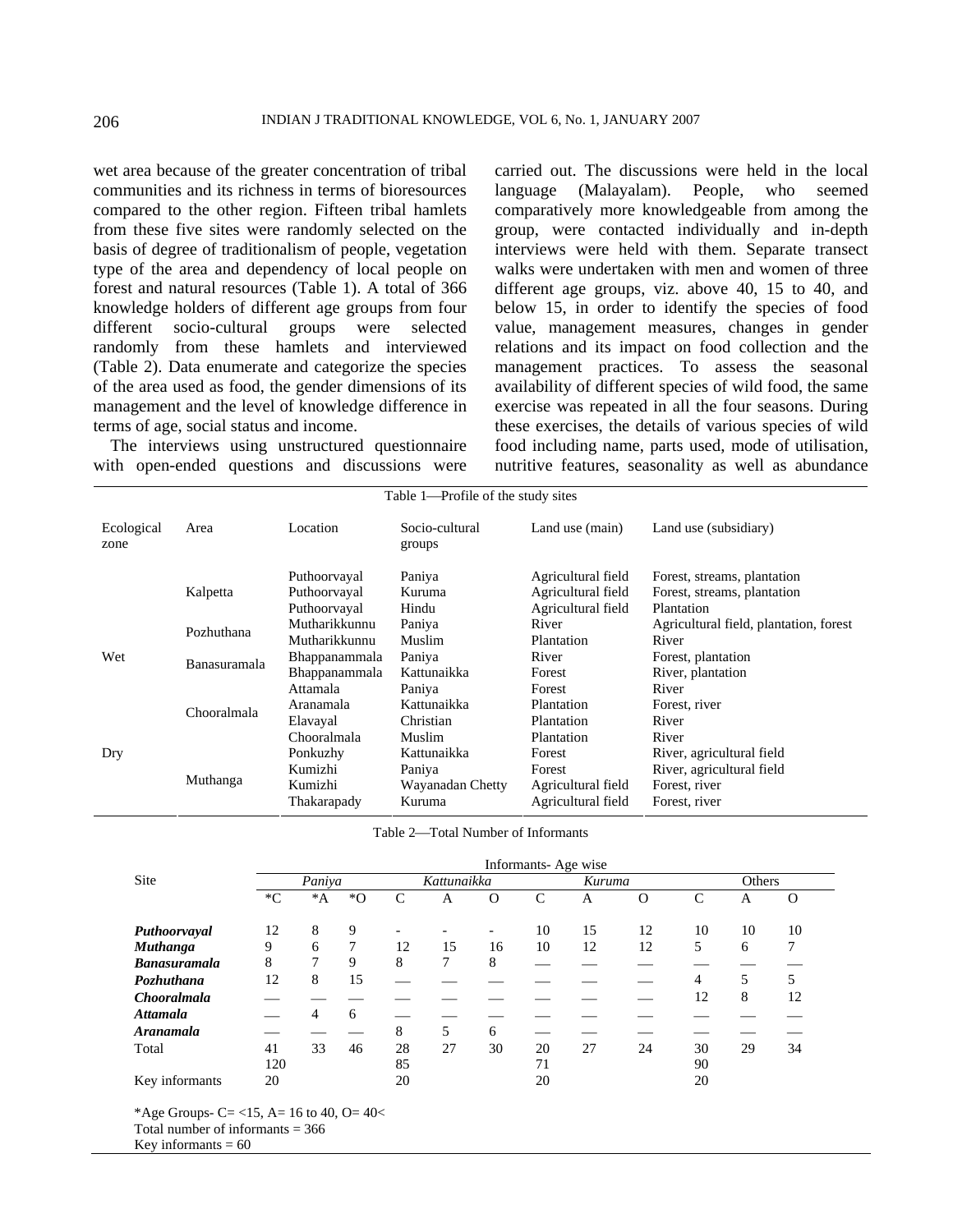and rarity according to locations and seasons were recorded. This exercise helped in validating much of the field information on the species used and threw light on the wealth of knowledge and skills the communities had in identifying various taxa, even those that closely resembled each other. For collection of the plant samples, a series of transects were used at random covering various landscapes with in an average radius of 3-5 km of the habitations, where these group regularly access in all the 15 locations. Specimens were collected for both herbarium and *exsitu* germplasm preservation. Detailed information about the availability of different wild greens, people's preferences of one species over another and the gender difference in its collection and processing was gathered over 6 to 8 visits to each hamlet and through in-depth interviews with 20 to 25 key knowledge holders, which were identified based on their response and quantity of information given during the initial visits, from each socio-cultural group.

 The study sought to focus its attention on the wild edible greens management practices of three prominent tribal communities of Wayanad, namely the *Paniyar, Kattunaikkar* and *Kurumar. Paniyar* are predominantly a landless group working as wage labourers and living close to agricultural landscapes, particularly the paddy fields. *Kattunaikkar* are traditionally a food-gathering tribe and live close to the forests. *Kurumar* are a settled community, living together in joint families and engaged in agriculture. In parallel, a comparative study has also been made to observe the differences in their approach to and pattern of wild food resources conservation and utilization. Among the non-tribal groups special attention has been given to the *Wayanadan Chetty* community whose living is close to forests and who follow traditional paddy cultivation. The study sites at each of these locations were selected at random using a grided map of the district. The relatively greater dependency of the *Paniyar* community on wild food was reflected in the selection of five *Paniyar* settlements in the target group. One *Kattunaikkar* colony from the dry zone and two from the wet zone were included. As lifestyle and wild resource dependency is uniform among *Kurumar*, one colony each from the dry and wet zones was selected. Five locations were surveyed in parallel to cover the nontribal communities selected for the study.

### **Results and discussion**

 The paper discusses the wild edible greens and its management options by the different communities. Wild leaves are among the most widely consumed wild foods of the district. Most of the leafy wild food plants are locally referred to and classified as weeds, sprouting and flourishing after rains. Women use them in soups, stews and relishes that add flavor to staples. While some leaves are high in fats, others are high in protein and most are good source of vitamins and minerals. Among the four socio-cultural groups studied, wild and weedy greens form the most regularly used food supplement in the three tribal groups and are of great dietary importance among *Paniya* families. The study identified 102 wild edible leaves, but only a few species are widely used. For instance, *Paniya* women and children regularly collect only about eight species, *Kuruma* and *Kattunaikka* tribes zero in on just four such species regularly and others often make do with just three types of wild edible leaves (Table 3). The household survey revealed that *Paniya* families consume about 88 species of leafy greens followed by the *Kattunaikka*, who consume 43 species, the *Kuruma* about 21 types and the settlers restrict themselves to between 3 and 6 types of leafy greens. Most of these species are herbs (90%), and very few are trees (Table 4).

|                       | Table 3—Most frequently used greens by different socio-cultural groups |               |             |                         |  |  |  |
|-----------------------|------------------------------------------------------------------------|---------------|-------------|-------------------------|--|--|--|
| Paniya                | Kattunaikka                                                            | Kuruma        | Others      | Plant name              |  |  |  |
| Ponnamkanni           | Ponnamkanni                                                            | Ponnamkanni   |             | Alternanthera sessilis  |  |  |  |
| Mudungachap           |                                                                        | Kattuthakkali | Chukkootti  | Solanum nigrum          |  |  |  |
| Churuli               |                                                                        |               |             | Diplazium esculentum    |  |  |  |
| Mullancheera          | Mullancheera                                                           | Mullancheerai |             | Amaranthus spinosa      |  |  |  |
| Mullancheera chuvappu |                                                                        |               | Cheera      | Amaranthus spinosa      |  |  |  |
| Kalicheera            | Kuppakeera                                                             | Vazhacheera   |             | Amaranthus viridis      |  |  |  |
| Karinthal             |                                                                        |               |             | Colocasia esculenta     |  |  |  |
| Kollithal             |                                                                        |               |             | Colocasia esculenta     |  |  |  |
|                       | Maracheera                                                             |               |             | Embelia tsjeriam-cottam |  |  |  |
|                       |                                                                        |               | Vasalacheer | Basella alba            |  |  |  |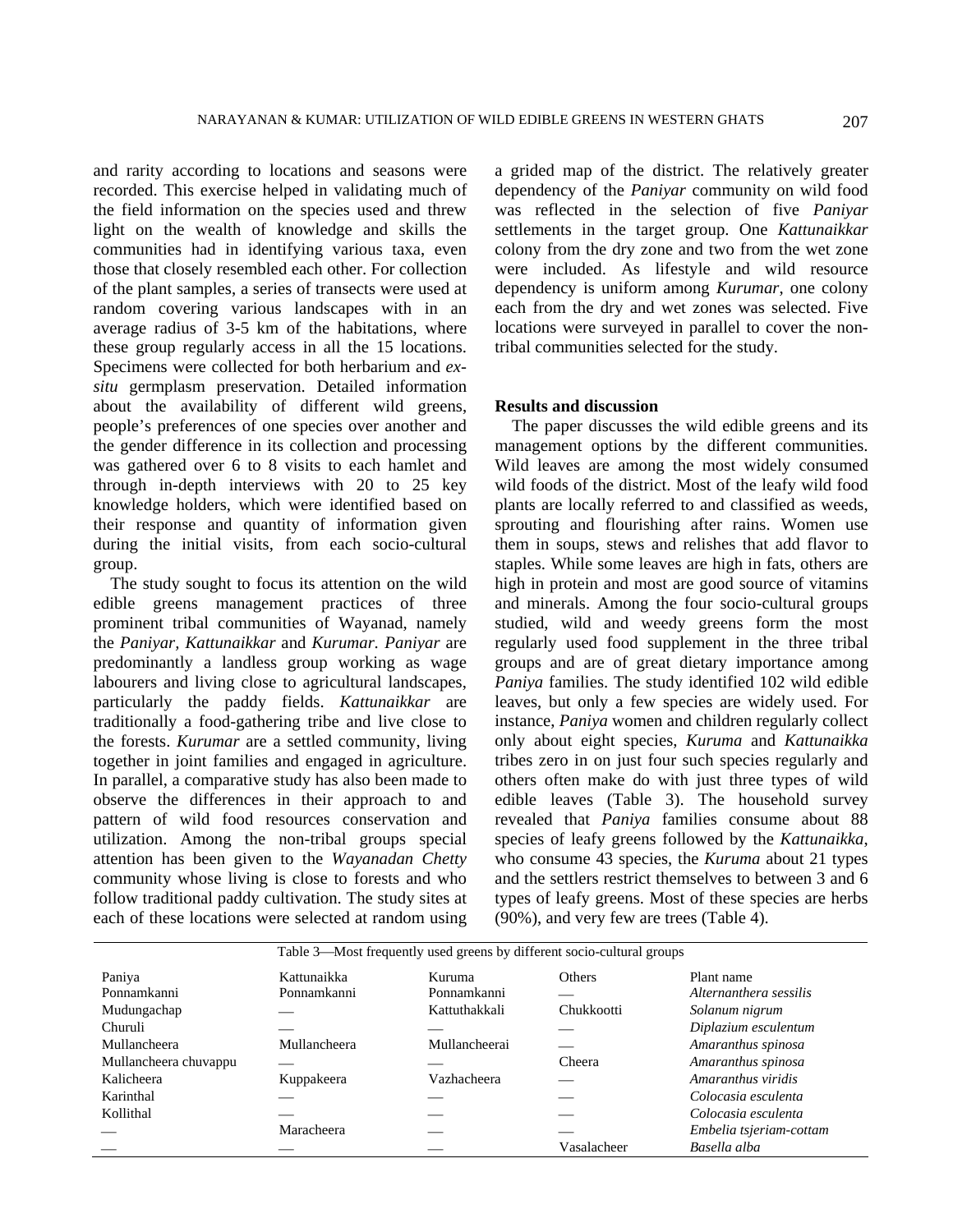| Table 4—Wild plants used as greens |  |  |  |  |
|------------------------------------|--|--|--|--|
|------------------------------------|--|--|--|--|

| Local name                  | Plant name                                                                   | User groups                    |
|-----------------------------|------------------------------------------------------------------------------|--------------------------------|
| Alanchappu<br>Aliyanchappu  | <i>Bidens biternata</i> (Lour.) Merr.<br>Zehneria maysorensis (Wt.& Arn.)Am. | $P$ , Ku, K, O<br>$P$ , Ku, K  |
| Ambal                       | Nymphaea nouchali Burm.f.                                                    | P, Ku, K                       |
| Attanga                     | Cucumis porphetarum L.                                                       | $P$ , Ku, K                    |
| Ayanichakka                 | Artocarpus hirsutus Lamk.                                                    | $P$ , Ku, K, O                 |
| <b>Brahmichappu</b>         | Bacopa monnieri (L.) Pennell                                                 | $P$ , Ku, K                    |
| Chakka                      | Artocarpus heterophyllus Lamk.                                               | $P$ , Ku, K, O                 |
| Cheenaparangi               | Capsicum anuam L.                                                            | $P$ , Ku, K, O                 |
| Cheriyakadaaldi             | Cyathula prostrata (L.) Bl.                                                  | $P$ , Ku, K, O                 |
| Cherucheera                 | Alternanthera bettzickiana.Br.                                               | $P$ , Ku, K, O                 |
| Cherukadaladi               | Cyathula prostrata L.                                                        | $P$ , Ku, K, O                 |
| Chooral                     | Dendrocalamus strictus (Roxb.) Nees                                          | $P$ , Ku, K                    |
| Choracheera                 | Alternanthera dentate Br.                                                    | P, K, O                        |
| Chorakam                    | Polygonum chinense L.                                                        | P, Ku, K                       |
| Choriyanam                  | Laportea interrupta (L.) Chew.                                               | $P$ , Ku, K, O                 |
| Chorkam                     | Polygonum glabrum L.                                                         | $P$ , Ku, K                    |
| Churuli                     | Diplazium esculentum (Retz.) Sw.                                             | $P$ , Ku, K, O                 |
| Eenthukumpu                 | Cycas circinalis L.                                                          | $P$ , Ku, K, O                 |
| Hattakkeerai                | Justicia nilgherrensis (Nees) T.Anders.                                      | $P$ , Ku, K                    |
| Hinnisan kaya               | Tamilnadia uliginosa (Retz.) Tirveng.                                        | $P$ , Ku, K                    |
| Kadambu                     | Barringtonia racemosa Bl.                                                    | $P$ , Ku, K                    |
| Kadukucheera                | Blumea barbata DC.                                                           | $P$ , Ku, K, O                 |
| Kaida                       | Pandanus fascicularis Lamk.                                                  | P, Ku, K                       |
| Kalicheera                  | Amaranthus viridis L.                                                        | $P$ , Ku, O                    |
| Kannisoppu                  | Commeliina bengalensis L.                                                    | P, Ku, K                       |
| Kara                        | Catunaregam spinosa (Thunb.) Tir.                                            | $P$ , Ku, K                    |
| Karimthalu                  | Colocasia esculenta (L.) Schott                                              | $P$ , Ku, K, O                 |
| Karinkoovalam               | Monochoria vaginalis Presl.                                                  | $P$ , Ku, K                    |
| Kattucheera                 | Amaranthus caudatus.L.                                                       | $P$ , Ku, K, O                 |
| Kattueenthu                 | Phoenix sylvestris Roxb.                                                     | $P$ , Ku, K                    |
| Kattukaipaka                | Momordica dioica Roxb.                                                       | $P$ , Ku, K, O                 |
| Kattumandaram               | Bauhinia purpurea L.                                                         | $P$ , Ku, K                    |
| Kattumudunga                | Lycianthes laevis (Dunal) Bitter                                             | $P$ , Ku, K                    |
| Kattupaval                  | Momordica subangulata Bl.                                                    | P, Ku, K                       |
| Kattupayar                  | Canavalia cathartica Thours.                                                 | $P$ , Ku, K                    |
| Kattupayar<br>Kattuthakkali | Mucuna monosperma DC.                                                        | P, Ku, K                       |
| Kattuvenda                  | Passiflora calcarata Mast.<br>Abelmoschus angulosus Wall.                    | $P$ , Ku, K,O<br>$P$ , Ku, K,O |
| Kayalkkalli                 | Bambusa arundinacea Willd.                                                   | P, Ku, K,O                     |
| Kayamachapu                 | Small shrubs                                                                 | P, Ku, K,O                     |
| Keezharnelli                | Phyllanthus niruri L.                                                        | $P$ , Ku, K,O                  |
| Kollithalu                  | Colocasia esculenta (L.) Schott                                              | $P$ , Ku, K,O                  |
| Komaransoppu                | Herbs                                                                        | $P$ , Ku, K                    |
| Koombichapu                 | Adenia hondala (Gaertn.) de Wilde.                                           | $P$ , Ku, K                    |
| Koovilisoppu                | Crotalaria laevigata Lam.                                                    | $P$ , Ku, K                    |
|                             |                                                                              |                                |
| Kozhimullan                 | Hygrophila schulli Ham.                                                      | $P$ , Ku, K,O                  |
| Kozhivalan                  | Achyranthes bidentata Bl.                                                    | P, Ku, K                       |
| Kozhuppacheera              | Portulaca oleracea L.                                                        | P, Ku, K                       |
| Kumbil                      | Gmelina arborea Roxb.                                                        | $P$ , Ku, K                    |
| Kundimaruma                 | Sonerila rheedei Wt.                                                         | P, Ku, K                       |
| Kuniyanchappu               | Diplocyclos palmatus (L.) Jeffrey                                            | P, Ku, K                       |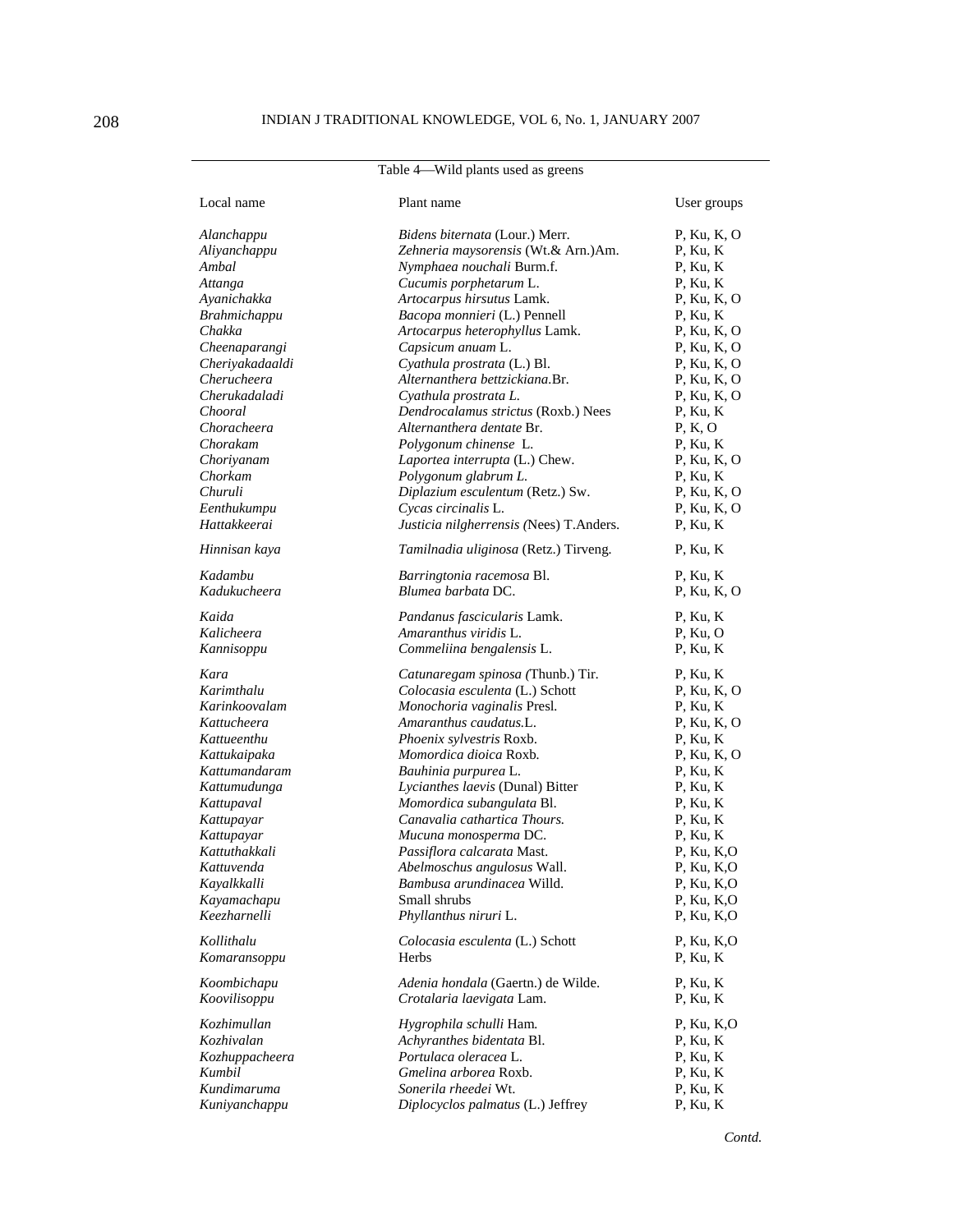| Table 4—Wild plants used as greens— <i>Contd</i> . |                                  |               |  |  |  |  |
|----------------------------------------------------|----------------------------------|---------------|--|--|--|--|
| Local name                                         | Plant name                       | User groups   |  |  |  |  |
| Kunni                                              | Abrus precatorius L.             | P, Ku, K      |  |  |  |  |
| Kuppacheera                                        | Amaranthus viridis L.            | P, Ku, K,O    |  |  |  |  |
| Malampuli                                          | Begonia malabarica Lamk.         | $P$ , Ku, K,O |  |  |  |  |
| Malampuli                                          | Begonia integrifolia Dalz.       | P, Ku, K      |  |  |  |  |
| Malampunna                                         | Dillenia indica L.               | P, Ku, K      |  |  |  |  |
| Malanchuruli                                       | Dryopteris coculata              | $P$ , Ku, K   |  |  |  |  |
| Malankkeerai                                       | Large shrubs                     | P, Ku, K      |  |  |  |  |
| Mancheera                                          | Small shrubs                     | $P$ , Ku, K   |  |  |  |  |
| Maracheera                                         | Waltheria indica L.              | P, Ku, K      |  |  |  |  |
| Marachembu                                         | Remusatia vivipara Schott.       | $P$ , Ku, K   |  |  |  |  |
| Maradasoppu                                        | Capparis sp.                     | P, Ku, K      |  |  |  |  |
| Marakkeera                                         | Embelia tsjeriam-cottam A.DC.    | $P$ , Ku, K   |  |  |  |  |
| Minnamkkanni                                       | Alternanthera pungens Kunth      | $P$ , Ku, K   |  |  |  |  |
| Minugalasoppu                                      | Herbs                            | P, Ku, K      |  |  |  |  |
| Motampuli                                          | Physalis minima L.               | $P$ , Ku, K   |  |  |  |  |
| Mudungachappu                                      | Solanum nigrum L.                | $P$ , Ku, K,O |  |  |  |  |
| Mukkapeera                                         | Mukia maderaspatana (L.) M. Roem | $P$ , Ku, K   |  |  |  |  |
| Mullancheera                                       | Amaranthus spinosus L.           | $P$ , Ku, K,O |  |  |  |  |
| Mullancheera Chuvappu                              | Amaranthus spinosus L.           | $P$ , Ku, K,O |  |  |  |  |
| Murikkinchappu                                     | Erythrina stricta Roxb.          | $P$ , Ku, K,O |  |  |  |  |
| Muthilila                                          | Centella asiatica (L.) Urban     | $P$ , Ku, K,O |  |  |  |  |
| Muyalcheviyan                                      | Emilia sonchifolia (L.) DC.      | P, Ku, K      |  |  |  |  |
| Naikkadugu                                         | Cleome viscosa L.                | $P$ , Ku, K   |  |  |  |  |
| Nakkuneeti                                         | Ophioglossum reticulatum L.      | P, Ku, K      |  |  |  |  |
| Njetipanakumpu                                     | Arenga wightii Griff.            | P, Ku, K      |  |  |  |  |
| Noolithali                                         | Antidesma acidum Retz.           | P, Ku, K      |  |  |  |  |
| Palancheera                                        | Ceropegia stocksii Hook.         | $P$ , Ku, K,O |  |  |  |  |
| Palankeera                                         | Ceropegia metziana Miq.          | $P$ , Ku, K   |  |  |  |  |
| Palcheera                                          | Euphorbia hirta L.               | P, Ku, K      |  |  |  |  |
| Panamchapu                                         | Caryota urens L.                 | $P$ , Ku, K   |  |  |  |  |
| Panchithalu                                        | Cryptocoryne spiralis Fisch.     | P, Ku, K      |  |  |  |  |
| Panichisoppu                                       | Herbs                            | $P$ , Ku, K   |  |  |  |  |
| Parachava                                          | Dryopteris coculata J.Sm.        | $P$ , Ku, K   |  |  |  |  |
| Parippukkeera                                      | Chenopodium album L.             | P, Ku, K      |  |  |  |  |
| Paruthiyila                                        | Hibiscus hispidissimus Griff.    | P, Ku, K,O    |  |  |  |  |
| Poninthavara                                       | Cassia occidentalis L.           | P, Ku, K      |  |  |  |  |
| Ponnamkkanni                                       | Alternanthera sessilis R. Br.    | P, Ku, K,O    |  |  |  |  |
| Poola                                              | Bombax ceiba L.                  | P, Ku, K,O    |  |  |  |  |
| Poovarasu                                          | Thespesia populnea Soland.       | P, Ku, K      |  |  |  |  |
| Puliyarila                                         | Oxalis corniculata L.            | P, Ku, K,O    |  |  |  |  |
| Sambarcheera                                       | Talinum cuneifolium Willd.       | $P$ , Ku, K,O |  |  |  |  |
| Thaivasoppu                                        | Pteridium aquilinum L.           | P, Ku, K      |  |  |  |  |
| Thavara                                            | Cassia tora L.                   | $P$ , Ku, K,O |  |  |  |  |
| Thazhuthama                                        | Boerhaavia diffusa L.            | $P$ , Ku, K,O |  |  |  |  |
| Thonachisoppu                                      | Herbs                            | $P$ , Ku, K   |  |  |  |  |
| Unnithandu                                         | Costus speciosus (Koen.) Smith   | P, Ku, K      |  |  |  |  |
| Valiyakadaladi                                     | Achyranthes aspera L.            | P, Ku, K,O    |  |  |  |  |
| Vallimaruma                                        | Cissus discolor Bl.              | $P$ , Ku, K   |  |  |  |  |
| Vasalachapu                                        | Basala alba L.                   | P, Ku, K,O    |  |  |  |  |
| Vattachappu                                        | Marselia quadrifoli L.           | $P$ , Ku, K   |  |  |  |  |
| Vayalthalu                                         | Colocasia esculenta (L.) Schott. | P, Ku, K,O    |  |  |  |  |

P-*Paniya*, Ku- *Kuruma*, K-*Kattunaikka*, O-Others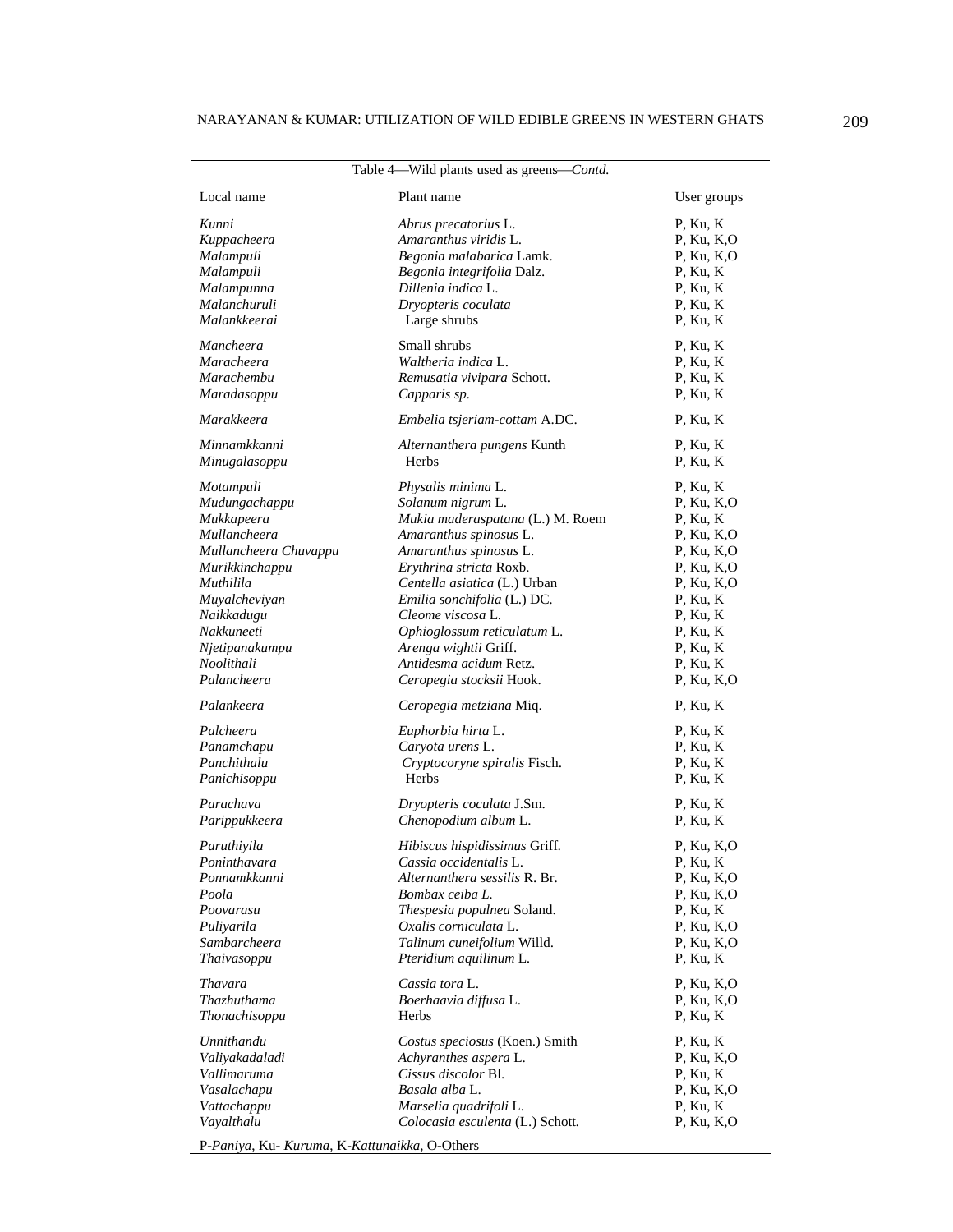It was found that women play a key role in the collection and processing the edible greens. As food providers for the family, they alone, by and large, continue to posses the knowledge related to its usage. An analysis of dependency on various landscapes for collecting these plants shows that wayside and open areas provide the maximum species (28) followed by thickets and forest (20 species), paddy fields and associated ecosystems (18), river and riversides (13) and finally the marshy areas (9) (Fig. 2). There is a great deal of variation in the wild greens preferred by different communities. Since most of the leafy greens are specific to the user communities, a monthly calendar was prepared according to the "use pattern". Analysis of the monthly calendars from different communities shows that some plants are regularly used in all seasons (*Paniya* 8 species, *Kuruma* and *Kattunaikka* 4 species as vegetables). In some hamlets of *Paniya*, plants like *Churuli* (*Diplazium esculentum*  L.), *Vayalthalu* (*Colocasia esculenta* (L.) Schott) and *Ponnamkanni* (*Alternanthera sessilis* (L.) are used almost every day of the week. Species like *Mudungachappu* (*Solanum nigrum* L.), *Vellachappu*  and *Mullancheera* (*Amaranthus spinosus* L.) are used on an average three times a week. Based on the frequency of consumption by different socio-cultural groups, these edibles can be broadly classified into three groups, viz. frequently eaten greens, less frequently eaten greens and rarely eaten greens.

 Among the frequently eaten greens (4-5 times a week) are species like *Ponnamkkanni* [*Alternanthera* 



Fig. 2 Distribution pattern of leafy greens according to landscapes

*sessilis* (L.) R.Br.ex. DC.], *Mullencheera* (*Amaranthus spinosus* L.), *Kuppacheera* (*Amaranthus viridis* L.) and *Mudungachappu* (*Solanum nigrum* L.). The tribal communities studied consume them frequently. Expectedly, these species are available conveniently throughout the season near their habitations and are readily accessible to women and children. One wild species regularly eaten, which is strictly restricted to forest or evergreen bushes is *Maracheera (Embelia tsjeriam–cottam* (Roem. & Schult.) DC.), but it is consumed only by the *Kattunaikka* community. Greens that fall in the category of less frequently eaten are used 2-3 times a month based on their abundance, availability and accessible supply. *Aliyanchappu*, [*Zehenaria mysorensis* (Wight & Arn.) Arn. var. *oblonga* Prasad & Mini], *Kattuthakkali* (*Passiflora calcarata* Mast.), *Kallurukki* (*Scoparia dulcis* L.), *Maracheera* (*Waltheria indica* L.), *Muthil* (*Centella asiatica* (L.) Urban), *Aalanchappu* (*Bidens pilosa* L.*), Kuriyankaya (Diplocyclos palmatus* (L.) Jeffrey) and *Kozhuppacheera* (*Trianthema portulaccastrum* L.) fall under this category. Many of these species, except *Bidens pilosa* L., *Scoparia dulcis* L. and *Centella asiatica* (L.) Urban, do not grow in abundance near the habitations and are mostly found in the hills, often as weeds in the coffee plantations. All the three tribal communities gather these and consume them in combination with other wild food species. For example, *Paniya* women prefer to cook *Muthil* (*Centella asiatica* L. Urban) mixed with *Kozhuppacheera* (*Trianthema portulaccastrum* L.) and *Kattuthakkali* (*Passiflora calcarata* Mast.) with crabs or fish. The greens, according to them, tastes better this way than when cooked separately. Some of these greens, eg. *Kuriyankaya* [*Diplocyclos palmatus*  (L.) Jeffrey] need to be rather laboriously processed to remove bitterness and make it palatable, which itself is a deterrent to its frequent consumption.

 Greens like *Koombichappu* [*Adenia hondala* (Gaertn.) de Wilde], *Kayalkkalli* [*Bambusa arundinacea* (Retz.) Willd.], *Nakkuneety* (*Ophioglossum reticulatum* L.), *Kattukaipa* (*Momordica dioica* Roxb. ex Willd. and *Momordica subangulata* Blume), *Kozhivalan* (*Alternanthera bidentata* L.) and *Vattachappu* (*Marselia quadrifolia* L.) are greatly preferred but their consumption does not match the revealed preference. Species like *Kattumudunga* [*Lycianthes laevis* (Dunal) Bitter], *Kozhivalan* (*Alternanthera bidentata* L.),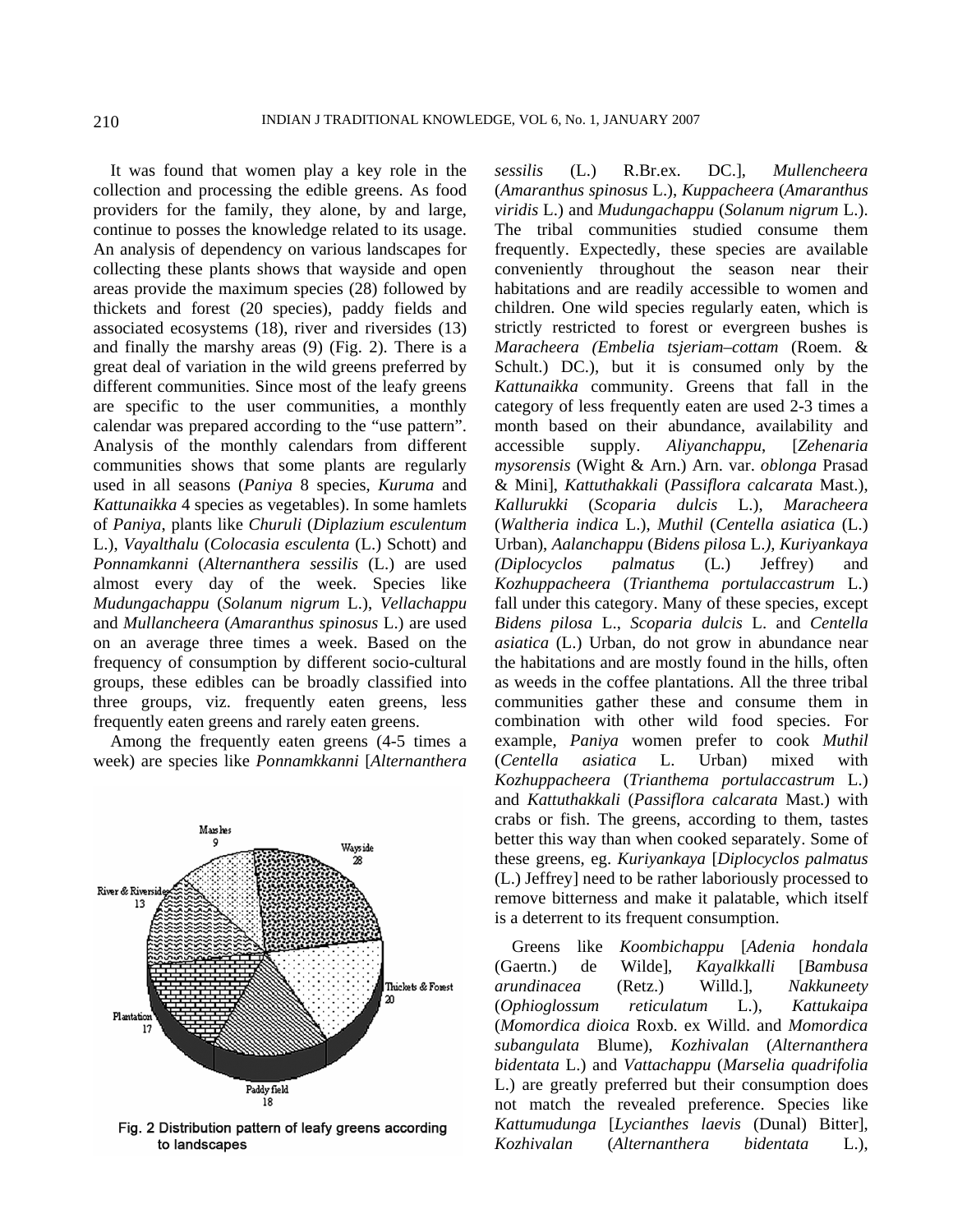*Koombichappu* [*Adenia hondala* (Gaertn.) de Wilde]and *Panachithalu* [*Cryptocoryne retrospiralis* (Roxb.) Kunth] are rare in distribution and found only in the hills. The *Koombichappu* and *Kattumudunga* are pure forest species and seen only in interior hillocks. Though the dishes made of these are well relished by all the members of *Paniya* families, their collection is now restricted to the rare forays they make in to the interior forests in search of firewood or honey. But several of the edible leafy species, in fact a large majority of those identified, are seldom consumed, despite their abundance, availability and accessibility. Some of these are *Cherukadaladi* [*Cyathula prostrata* (L.) Blume], *Mukkapeera* [*Mukia maderaspatana* (L.) Roem.], *Chorakam* (*Polygonum glabrum* Willd), *Naikkaduku* (*Cleome viscosa* L.) and *Brahmichappu* [*Bacopa monnieri* (L.) Pennell]. Each community is aware of these species, but gathers them only during emergency conditions. *Paniya* families, for instance, know over 60 such species but use them only during times like severe monsoon when there is acute food scarcity.

 Compared to *Paniya, Kattunaikka* community use less leafy greens (43 species) and this can partly be attributed to their lower dependency on agricultural and associated landscapes. However, they regularly include several greens in their diet. *Marakkeera*, [*Embelia tsjeriam-cottam* (Roem. & Schult.) DC.] *Maradusoppu* (*Capparis* sp.), *Kannisoppu*, (*Commelina bengalensis* L.) and *Hattakheerai* [*Justicia nilgherrensis* (Nees) Wall. ex Anders.] are among the greens regularly consumed by the community. Among the 102 wild greens identified, *Kattunaikka* community exclusively consumes 16 species (Table 5). Most of these are pure forest species, which are not generally accessed by the *Paniya* or *Kuruma* women. Many of these species are highly seasonal and depend heavily on soil moisture for their growth. During summer *Marakkeera* and *Maradusoppu* are available, where as many of the other species sprout only during rainy season. *Maradusoppu* and *Marakkeera* are available throughout the summer not merely because they are evergreen shrub species but also because their use as leafy green is restricted to these communities, thus ensuring that there is no over exploitation.

 Among the three tribal communities, *Kuruma* women are the least dependent on wild leafy greens for their food requirements due to their low preference to wild leafy greens in the diet, high preference of fried and fast food, availability/accessibility/time constraints to perceptions that accessing wild greens for food reduces social prestige. Invariably, in all *Kuruma* households, there are home gardens, which are maintained well by women and this may be another reason for their lower dependency on wild greens. The use pattern among the resource poor settled communities like *Wayanadan Chetty*, mixed communities from the Hindu, Christian and Muslim shows the frequency of use of wild greens is very little compared to the tribal communities. The knowledge about edible wild greens among the settler communities is also much less. The study revealed that while the *Wayanadan Chetty*, a predominantly an agricultural community knows 14 such greens, the Muslim and Christian communities knew about 12 wild edible greens and the Hindu community knew about 8 of them. Their minimal dependency on wild greens has to do with the fact that they possess fairly well maintained home gardens and their relatively better economic status provides them better market access. The species diversity in the home gardens maintained by the settler communities does have a direct bearing on their wild plant dependency (Fig. 3). The leaves of many of home garden species are used

| Table 5—Plants used as vegetables exclusively by Kattunaikka |                           |                            |                        |  |  |  |  |
|--------------------------------------------------------------|---------------------------|----------------------------|------------------------|--|--|--|--|
| Local name                                                   | Plant name                | Local name                 | Scientific name        |  |  |  |  |
| Hallukkerai                                                  | Allmania longepedunculata | Kadukucheera               | Blumea barbata         |  |  |  |  |
| Kannisoppu                                                   | Commelina bengalensis     | Koovilisoppu               | Crotalaria laevigata   |  |  |  |  |
| Maradasoppu                                                  | Capparis sp.              | Hinnisan kaya              | Cattunaregam uliginosa |  |  |  |  |
| Marakkeerai                                                  | Embelia tsjeriam-cottam   | Hattakkeerai               | Justicia nilgherrensis |  |  |  |  |
| Parippukkerai                                                | Chenopodium album         | Malankkerai <sup>*</sup>   | Flowering shrub        |  |  |  |  |
| Thaivasoppu                                                  | Pteridium aquilinum       | Minugalasoppu <sup>*</sup> | Flowering herb         |  |  |  |  |
| Parippukkerai                                                | Phyllanthus rheedii       | Thonachisoppu <sup>*</sup> | Flowering herb         |  |  |  |  |
| Palankeerai                                                  | Ceropegia metziana        | Panichisoppu <sup>*</sup>  | Flowering herb         |  |  |  |  |
|                                                              |                           |                            |                        |  |  |  |  |

\*These species could not be collected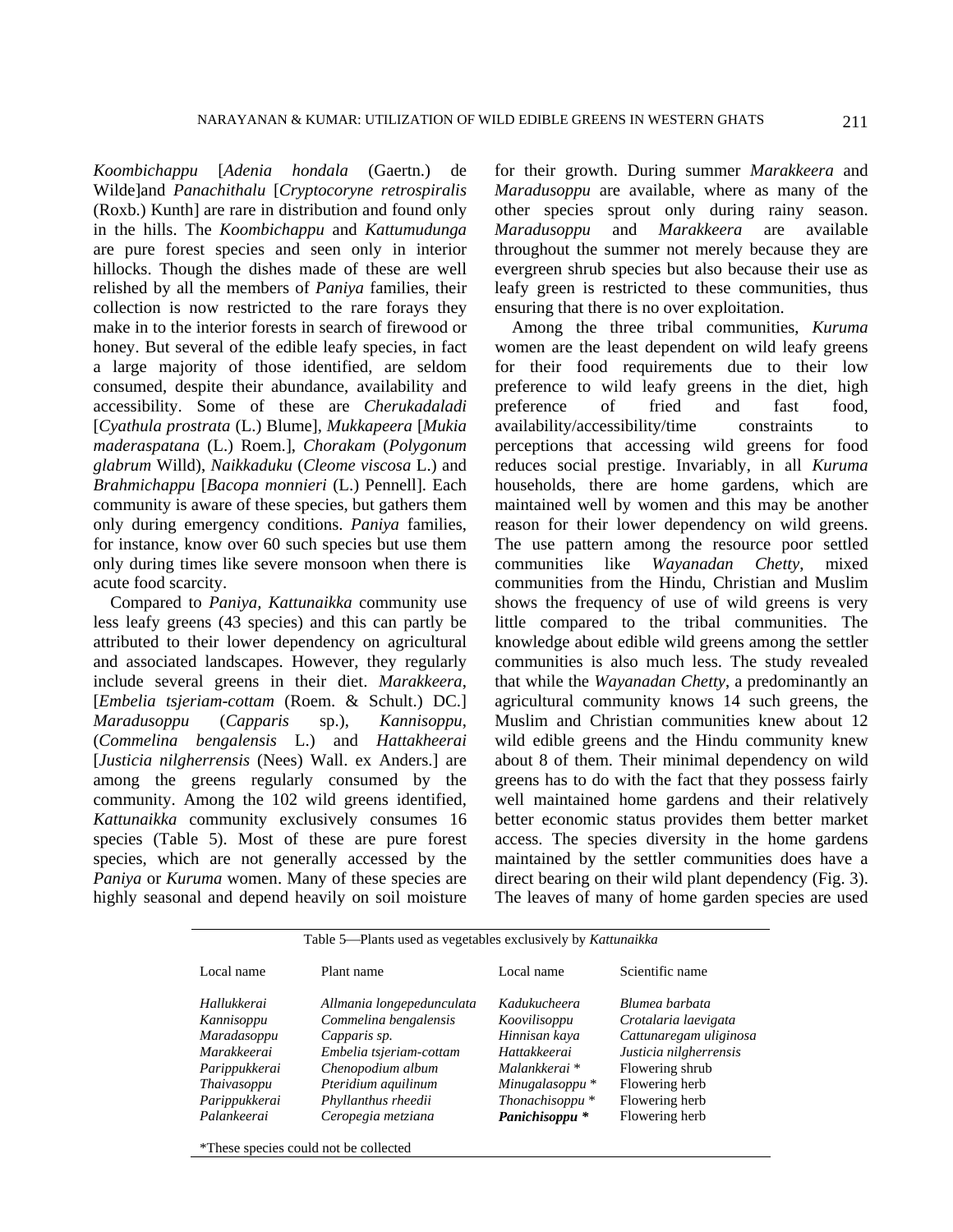

as greens, the most common being *Mathanchappu* (*Cucurbita maxima* Duch.)*, Muringayila* (*Moringa oleifera* Bedd.)*, Kumbalachappu* [*Benincasa hispida* (Thunb.) Cogn.] and *Payaruchappu* (*Vigna anguiculata* L.)*.* Interestingly. It is found that once in an year, in the heavy monsoon month of *Karkidakam*, some women of the settler communities do collect some wild greens like *Mudungachappu* (*Solanum nigrum* L.), *Vankadalady* (*Achyranthes aspera* L.), *Thavara* (*Cassia tora* L.), *Thalu* [*Colocasia esculenta* (L.) Schott], etc. for preparing the medicinal gruel *Karkkidagakanchi* and *Noyambukanchi*.

 Gender roles and responsibilities assigned by the society give women the predominant role in collection and processing of wild greens for consumption18. As in the case of other socially signed female roles, this requires patience and is time consuming. Women perform all labour inputs required, from collection to processing and serving. They have knowledge about each and every plant, such as its location, availability, equation and proportion of making mixture of different vegetables, factors influencing palatability, nutritional value and so on. For collection of the greens, women of *Paniya* community walk considerably long distance compared to other category of women. *Paniya* women of *Mutharikkunnu* colony walk about 2-4 km everyday in search of greens, tubers and firewood. The traditional dressing style of *Paniya* women is attuned to storing and carrying comfortably the collected foodstuffs from

field. Interestingly, it is noticed that young girls of the community, who otherwise have taken to the dress styles of the mainstream communities, drape the traditional dress, often over their modern clothes, when they accompany the older women for wild food collection, which is the part and parcel of chain of learning about traditional knowledge and ethnic foods. At times they are seen using bamboo baskets or areca palm sheath to carry the collected materials.

 Compared to the other women, *Paniya* and *Kattunaikka* women are more experienced and knowledgeable regarding collection and storage. *Paniya* women depend more on open areas for wild green collection and do not consider it demeaning or lowering their prestige to go for wild collection even in open places like waysides and fallow grounds. Whereas men, especially *Paniya* and *Kuruma* youth and certainly the men-folk of settled communities, look upon wild green collection is as beneath their dignity. Exceptions are there - when the tribal men or youth spot a rare but delicious leaf like *Nakkuneetti* or *Koombichappu* as they wander through the wild, their hands would reach out. Spotting and bringing home such rare herbs is considered an achievement. Since they travel to more distant places compared to women, their chances of spotting such herbs are more than women, who in general are confined to the domestic domain, particularly in the case of *Kuruma* community.

 Some of the wild greens are exploited not only for their leaves but also for other parts like *Koombichappu* flowers [*Adenia hondala* (Gaertn.) de Wilde], *Katttuthakkali* fruits (*Passiflora calcarata* Mast.) and petiole, *Karimthalu* [*Colocasia esculenta*  (L.) Schott] corms and fruits. Women thus use the resource in a variety of beneficial ways, and adopt various processing methods to make the edibles consumable and palatable. *Kattunaikka* women use different species of *Kattuchena* [*Amorphophallus paeonifolius* (Dennst.) Nicols. var*. paeonifolius*] for the corms, but only after it is washed thoroughly several times in fresh water and then boiled in tamarind water to reduce calcium oxalate present in the corm. Likewise, *Vayalthalu's* [*Colocasia esculenta* (L.) Schott] tender petioles are harvested before the leaves unfold and then peeled, boiled in tamarind water and again kept smeared with turmeric powder/paste for a while to remove its irritable raphides. Women patiently do such time consuming chores to make several varieties of wild food edible and tasty. Similarly, the pods of *Kattupayar* (*Mucuna*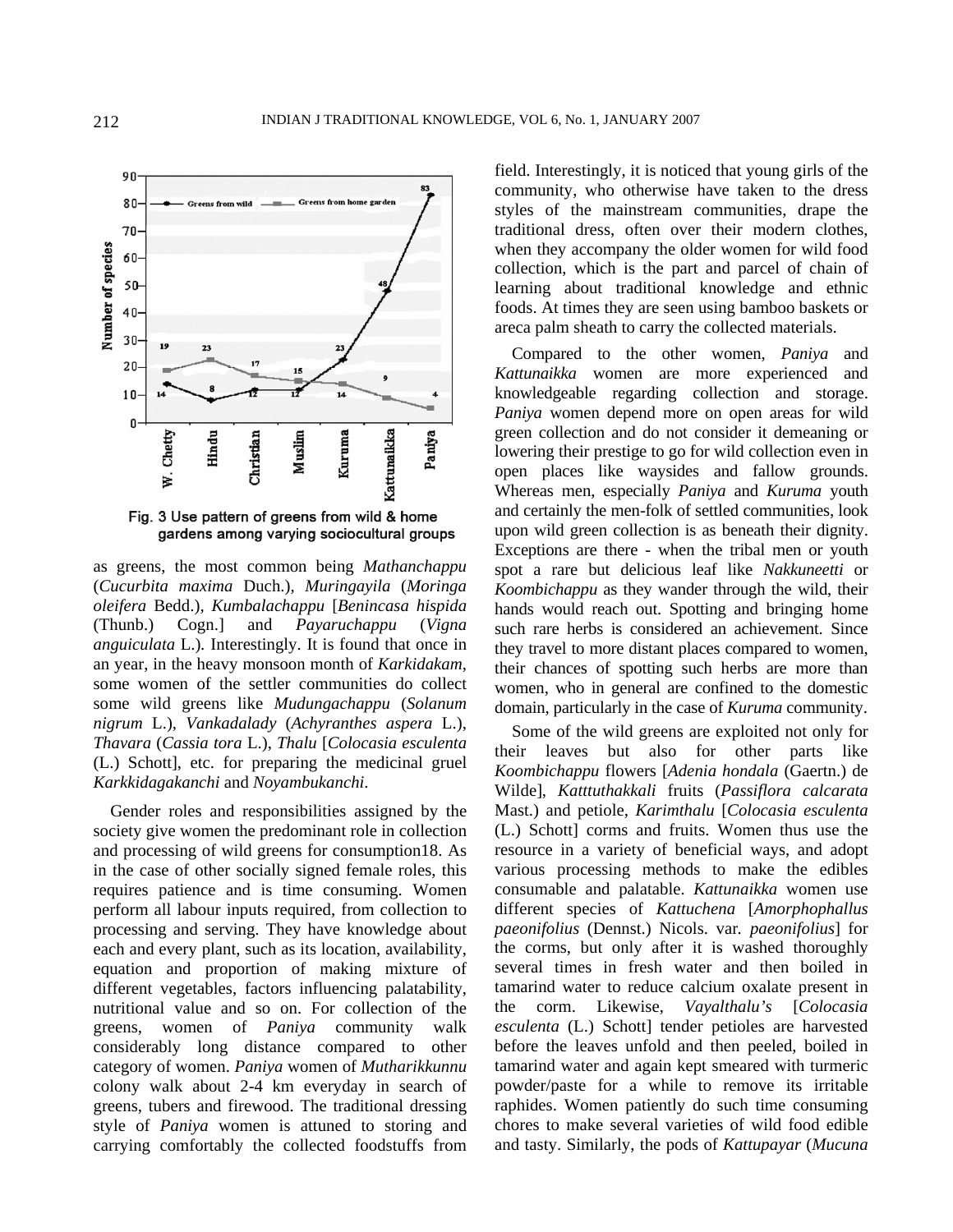*monosperma* DC. ex Wight), with its prickly and irritable bristles have to be peeled off and boiled in tamarind water to make it edible.

 According to the usefulness of each species, the women adopt various management mechanisms for its conservation and sustainable usage. *Paniya* women, while collecting the leaves, irrespective of the species, harvest only the required quantity, may be due to the high cultural ethics, that too from a larger number of available plants of the species. *Vayalthalu* and *Kollithalu* always pluck the leaves in a manner that a sizable portion of the petiole is left to avoid the corm of the plant from decaying. This is despite the fact that the petiole is itself an important food supplement for them; but it is never harvested in a way that would cause damage to the underground corm. To ensure the sustainability of some leafy greens like *Karimudunga* (*Solanum nigrum* L.*),* Kuruma, women collect its mature fruits separately and throw in the nearby fields for its germination and long-term availability. They desist from the use of inorganic fertilizers or chemicals in their agricultural field and do not disturb the fields where wild leafy vegetables grow, in order to ensure the long-term conservation (*in-situ*) and availability of the greens. Tribal and non-tribal men and women use many of the wild food species, especially leafy greens, not just as edibles, but also for their therapeutic properties and rituals. The related knowledge is more confined to the women of the community (Table 6). Among 30 documented multiple uses of wild food species, uses known to women and men are 14 and 3, respectively, while knowledge about 13 uses are known to both. The medicinal uses of wild food pertaining to gynaecological disorders, post delivery related abdominal diseases, skin diseases of newly born babies, etc. are known only to women. Only women possess knowledge related to reproductive health therapy with the aid of wild food and such knowledge is transferred among female members of the family only. Many of the multiple uses known to both men and women are for common diseases like rheumatism, jaundice, breathing problems, etc.

 Socio-cultural groups like Hindu, Muslim, and *Kuruma* use some plants like *Thalu* (*Colocasia esculenta*), *Thakara* (*Cassia tora*) as vegetables only during special occasions/periods due to its medicinal property (*Paniya* use these plants regularly). According to Hindu beliefs, *Karkkidakam* (July-August) in general is considered a starvation month.

Women of these groups take special care to include various wild plants in their diet to improve their health. There is less dependence on plants from their home gardens during this month since, due to heavy rain and absence of sufficient sunlight, home garden plants tend to get infested with various pests. During this period, some special medicinal dishes like *Karkidagakanji* are prepared using locally known medicinally important wild edible plants. *Muthiyamma* from *Puthoorvayal Kuruma* colony believes that during *Karkkidakam*, plants like *thalu* (*Colocasia esculenta*) and *thakara* (*Cassia tora*) are imbued with medicinal properties and regular use of these plants strengthens the bones and increases resistance power of the body. During *Karkkidakam*, these plants are used almost every day. Normally *Thavara* tastes bitter, but the heavy rains and the attendant vigorous vegetative growth during *Karkkidagam* seem to reduce the bitterness. Some of the Muslim families of this area still prepare some special medicinal dishes like *Noyambukanchi* (a kind of *Karkidagakanji*), in which they use *thalu* and *thavara* along with seeds of jackfruit.

The paddy fields of Wayanad had been a veritable treasure trove of a variety of leafy greens and a host of other wild food, regularly accessed by the tribal communities, especially *Paniya* and *Kuruma* communities. Paddy fields provided food, employment and ecological security to the tribals. Apart from greens, a number of other species of high food and health value such as fish, crustaceans like crab and snails, and medicinal plants are associated with this agro-eco system. The tribal communities like *Kurichya* and *Kuruma* completely rely on paddy cultivation and the ecosystem for their food security. *Paniya* community depends on paddy fields for employment. *Paniya* women use 19 plant species from the paddy fields and its mud bunds. Besides this, a number of rituals and traditions of *Paniya, Kuruma*  and *Kurichya* communities are strongly intertwined with this ecosystem. Conversion of this land for cultivation of perennial crops limits the storage capacity of this "sponge" leading to water shortages in nearby wells during dry seasons, and floods during rainy seasons. The shift in land use from paddy cultivation to the banana crop, with its attendant reduction in the water content of the soil and the high infusion of chemical fertilizers and insecticides, have taken a heavy toll. Many *Paniya* and *Kuruma* men and women have complained about chemical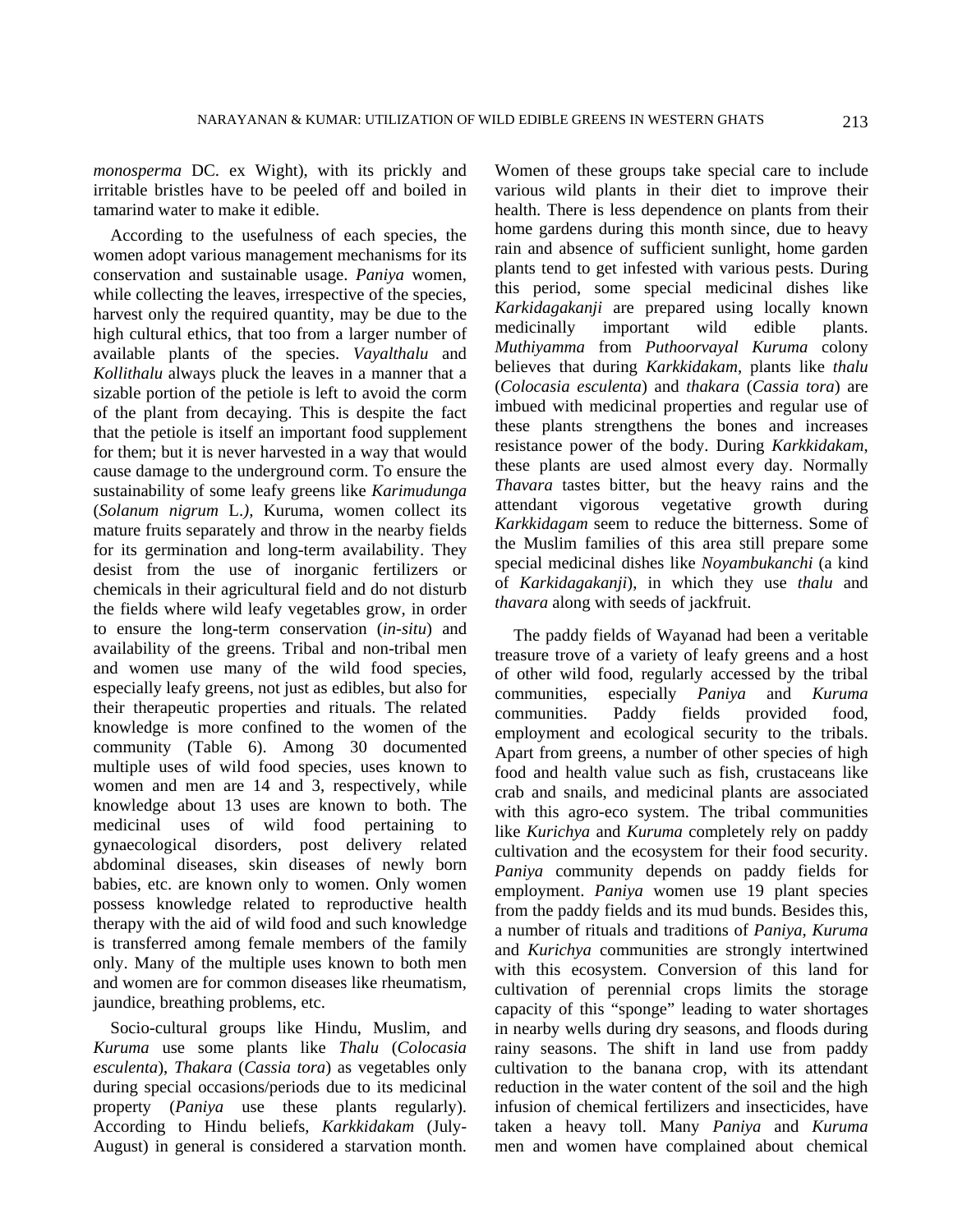## 214 INDIAN J TRADITIONAL KNOWLEDGE, VOL 6, No. 1, JANUARY 2007

## Table 6-Multiple uses of leafy greens and its gendered knowledge

| Wild food                                                      | Edible part               | Other uses                                                                                                                             |                          | Who knows    |                           |  |
|----------------------------------------------------------------|---------------------------|----------------------------------------------------------------------------------------------------------------------------------------|--------------------------|--------------|---------------------------|--|
|                                                                |                           |                                                                                                                                        | Women<br>only            | Men<br>only  | Both<br>Men $\&$<br>Women |  |
| Mudunga chappu<br>(Solanum nigrum)                             | Leaves $&$<br>Fruits      | Leaf juice for stomach problems of newborn.<br>To reduce the pain during menstrual periods                                             | ✓                        |              |                           |  |
|                                                                |                           |                                                                                                                                        | ✓                        |              |                           |  |
| Kattukaipa<br>(Momordica subangulata)                          | Leaves $&$<br>fruits      | Leaves to cure<br>stomach ache during<br>menstrual periods                                                                             | ✓                        |              |                           |  |
| Molankoompu<br>(Bambusa arundinacea)                           | Young shoots<br>& seeds   | For rheumatic problems                                                                                                                 |                          |              | ✓                         |  |
| Kattukoova                                                     | Tuber                     | Tuber for urinary infection                                                                                                            | ✓                        |              |                           |  |
| (Maranta arundinacea)                                          |                           | Leaves as a packing material                                                                                                           |                          |              | $\checkmark$              |  |
| Njettippana                                                    | Pith powder               | Venereal diseases (white discharge)                                                                                                    | ✓                        |              |                           |  |
| (Arenga wightii)<br>Chembila<br>(Colocasia esculenta)          | Leaves,<br>petiole, fruit | Leaves use during ritual functions                                                                                                     |                          |              | ✓                         |  |
| Karuka<br>(Cynodon dactylon)                                   | Leaves                    | Leaves use for ritual functions                                                                                                        |                          |              | ✓                         |  |
| Kattuchena (Amorphophallus sp.)                                | Tuber                     | Use against snake bite                                                                                                                 |                          | ✓            |                           |  |
| Muyalcheviyan<br>(Emelia sonchifolia)                          | Leaves                    | Use to cure throat pain                                                                                                                |                          |              |                           |  |
| Karimurikkila<br>(Erythrina stricta)                           | Leaves                    | Pregnant women use the leaves as vegetables<br>with coconut oil to avoid skin diseases in<br>children                                  | ✓                        |              |                           |  |
|                                                                |                           | Leaf paste externally for skin diseases                                                                                                |                          |              | ✓                         |  |
| Muthilila<br>(Centella asiatica)                               | Leaves                    | To children to increase memory power. Paste<br>of Kudangal along with turmeric for falling<br>of umbilical cord. Leaves good for mouth | $\overline{\phantom{m}}$ |              |                           |  |
|                                                                |                           | ulcer                                                                                                                                  | ✓                        | $\checkmark$ |                           |  |
| Thakara                                                        | Leaves                    | Good for health during rainy season                                                                                                    |                          |              |                           |  |
| (Cassia tora)<br>Puliyarila<br>(Oxalis corniculata)            | Leaves                    | Stomach problems in children due to worms                                                                                              | ✓                        |              |                           |  |
| Churuli (Diplazium esculentum)                                 | Leaves                    | Urinary diseases of women                                                                                                              | ✓                        |              |                           |  |
| Allanchappu                                                    | Leaves                    | Jaundice                                                                                                                               |                          |              | ✓                         |  |
| (Bidens biternata)<br>Mullancheera                             | Leaves<br>and             | Rheumatism and urinary infection                                                                                                       |                          |              | ✓                         |  |
| (Amaranthus spinosus)<br>Vayal chully                          | stem<br>Leaves            | Urinary diseases                                                                                                                       |                          |              |                           |  |
| (Hygrophylla schulli)                                          |                           | Jaundice                                                                                                                               |                          | ✓            |                           |  |
| Thazhuthama                                                    | Leaves                    | Chest pain                                                                                                                             |                          |              |                           |  |
| (Boerhavia diffusa)<br>Mukkappeera<br>(Mukia maderaspatana)    | Leaves, young<br>fruit    | Ulcer and Urinary complaints                                                                                                           | ✓                        |              |                           |  |
| Karimkoovalam<br>(Monochoria vaginalis)                        | Leaves                    | For diabetics                                                                                                                          |                          |              | ✓                         |  |
| Kadalady<br>(Achyranthes aspera)                               | Leaves                    | For making Karkkidakakkangi during rainy<br>(Medicinal<br>food<br>avoid<br>season<br>to<br>rheumatism)                                 | ✓                        |              |                           |  |
| Ponnmkkanny                                                    | Leaves                    | For making hair oil and good for head ache                                                                                             | ✓                        |              |                           |  |
| (Alternanthera sessilis)<br>Marachembu<br>(Remusatia vivipara) | Tuber                     | For whooping cough                                                                                                                     |                          |              | ✓                         |  |
| Njotta-njodian<br>(Physalis minima)                            | Fruit                     | Ccuring mouth ulcer in children                                                                                                        | ✓                        |              |                           |  |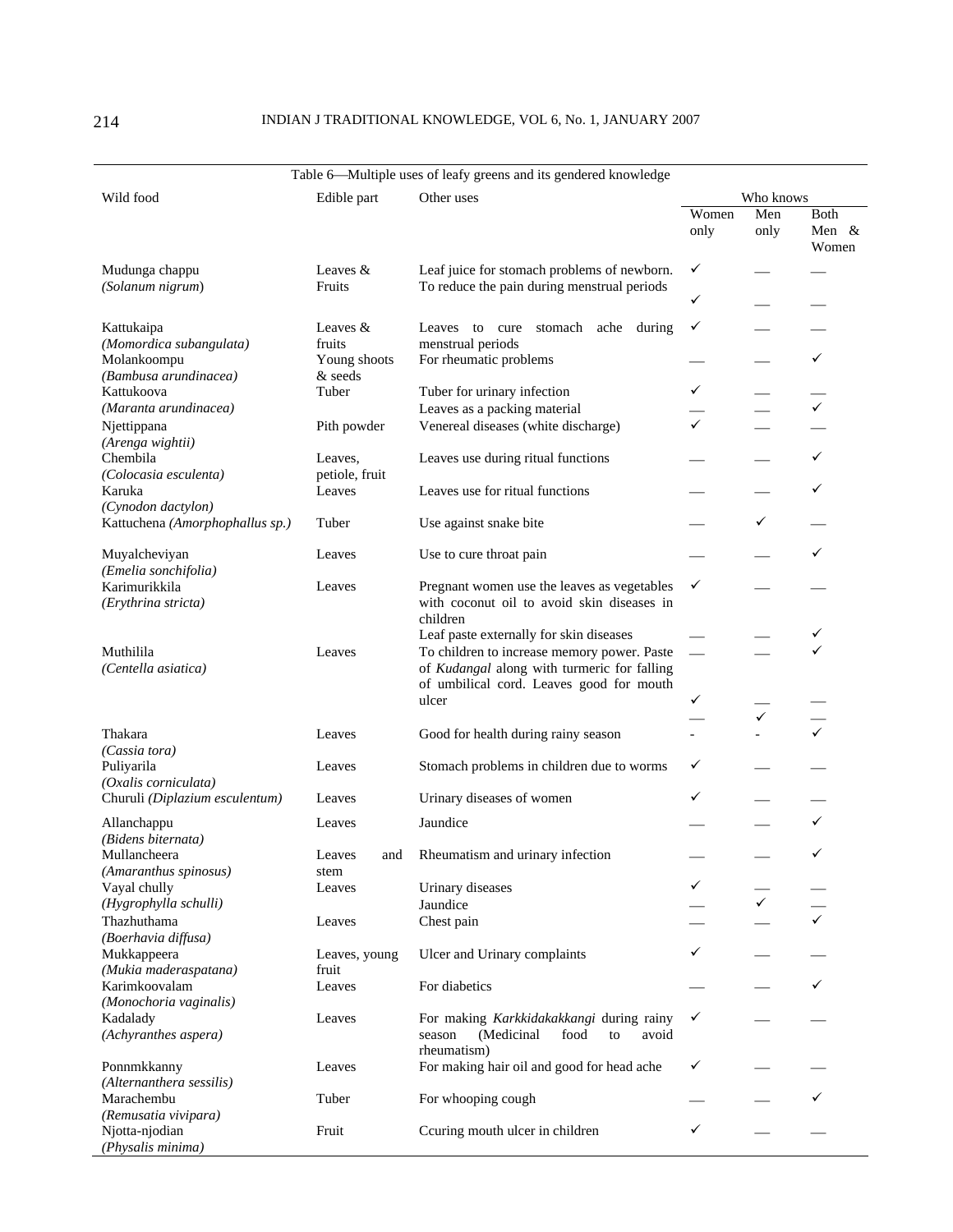pollution in drinking water sources. Loss of employment opportunities of *Paniya* women has forced them to go in search of jobs even to remote places like Coorg. There is a clear need for a more rational and sustainable management of remaining paddy fields in the district, not merely because the production of the staple food of populace is affected, but also because its preservation is inextricably linked to the food supply chain. The availability of greens, fish and crabs and a host of other locally important products and associated institutions, which nurture the traditional knowledge and benefits depend on the paddy fields remaining intact.

 People observed that the unscientific application of chemical pesticides weedicides/fertilizers, etc. in the coffee, tea, cardamom and banana plantations have considerably reduced the population of common edible greens like *Ponnamkanni* [*Alternanthera sessilis* (L.) R.Br. ex DC.], *Kuppacheera* (*Amaranthus viridis* L.) and *Mullancheera (Amaranthus spinosus* L.). The feeling that wild greens may not be safe any more has also reduced its consumption according to these women. All open clearings like waysides, grazing lands, new plantations and the fallow paddy fields are the usual sites for green leaves collection. The climate of the district is highly suitable for the fast growth of many of the exotic species. Some of these have replaced the edible greens; for example species such as *Takara* (*Cassia tora* L.), *Ponnamkanni* [*Alternanthera sessilis* (L.) R.Br. ex DC.], *Kuppacheera* (*Amaranthus viridis* L.)*, Mullancheera (Amaranthus spinosus* L.)*, Karathalu*  [*Colocasia esculenta (*L.) Schott], etc. are edged out by exotics like *Arippuvu* (*Lantana camera* L.)*, Congresspacha (Parthenium hysterophorus* L.) or *Tharapatti* [*Drymaria cordata* (L.) Edgew. & Hook.f.], etc. Sizeable areas of Muthanga sanctuary are now infested with *Aripuvu* (*Lantana camera* L.) and *Communistpacha* [*Chromolaena odoratum* (L.) King & Robins] two noxious exotics. They now thrive in the area, which has been clear felled of eucalyptus plantations. Interestingly, the eucalyptus plantation itself came in to being after pristine natural forests were cleared to plant them as part of the social forestry scheme. *Mikania cordata* (Burm.f.) R. is another troublesome weed now found in almost all the forest fringes in the district. People describe the unusual way this species choke and destroy the other plants as *Drudharastralinganam*, the vicious embrace

of the epic character that crushes the unsuspecting opponents to death.

 Interestingly, some of these alien species, as mentioned earlier, are now included in their collection of greens by *Paniya* women. *Bidense pilosa* L. (*Alanchappu* as the *Paniyas* have named it) has turned out to be a delicious supplement in their food. Among the communities studied, only *Paniya* women go for this species, but it underscores the fact that the ingenuity of the tribal women is capable of discovering new edible plants to replenish their food basket. *Paniya* women have over the years included several other introduced species like the *Ponnamkanni* (*Alternanthera paronychioides* A. St. Hill) leaves, *Sambarcheera* [*Talinum cuneifolium* (Vahl.) Willd.] leaves and *Lantana camera* L. fruits in their diet, adding to its variety.

#### **Conclusion**

 Though many of the edible greens have multiple uses and medicinal value, there is a sharp decline of interest among the present day generation because of various reasons. Women however, still play a major role in the sustainable management of the most commonly used greens, as the household nutritional security becomes their responsibility. They skillfully manage various landscapes and habitats that provide food and medicinal plants and also use a leafy green in many ways. Shift to cash economy favouring men, leaving women confined more to household and noncash tasks. This along with several other socioeconomic factors led women's position adversely affected at home and community level. The declining availability of the wild greens is leading to declining use of such foods and related drop of women's knowledge. Aggressive alien invasive species and land use changes lead to the displacement or loss of a large number of wild greens. Though some of these invasive species have been controlled to some extent by utilization purpose by women, their rapid spread creates problem for the survival of many native greens. The knowledge gained by women to use and manage in a sustainable manner even such invasive species is a dramatic illustration of the constant evolution of TK.

## **Acknowledgement**

 Authors gratefully thank all the men, women and children of different socio-cultural groups of Wayanad for generously sharing their valuable time,